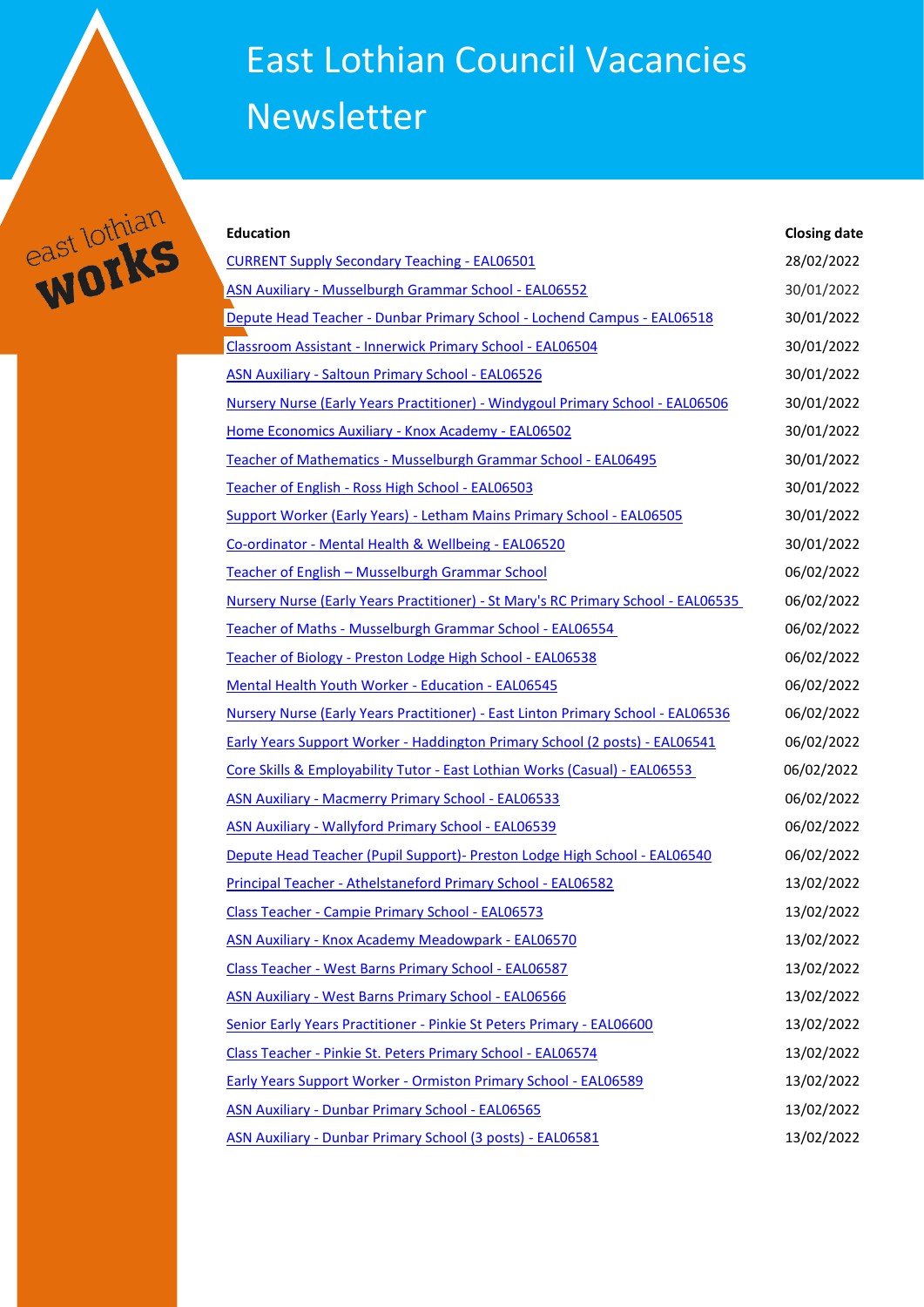| Social Services / Housing / Childcare                                         | <b>Closing date</b> |
|-------------------------------------------------------------------------------|---------------------|
| Senior Youth Worker - Preston Seton & Gosford Area - INTERNAL ONLY - EAL06508 | 30/01/2022          |
| Social Care Assistant - Eskgreen Care Home - EAL06493                         | 30/01/2022          |
| Policy Officer - Children's Services - EAL06529                               | 30/01/2022          |
| Social Care Worker (Days) - Crookston Care Home - EAL06492                    | 30/01/2022          |
| Social Worker - Children's Services (3 posts) - EAL06512                      | 06/02/2022          |
| Senior Practitioner Social Worker - Children's Services (2 posts) - EAL06515  | 06/02/2022          |
| Social Care Assistant - Crookston Care Home (x4) - EAL06560                   | 06/02/2022          |
| Service & Practice Development Officer - Children's Services - EAL06555       | 06/02/2022          |
| Residential Childcare Support Workers - Lothian Villa - EAL06559              | 06/02/2022          |
| Carer / Bus Escort - Harlawhill Day Care Centre - EAL06598                    | 11/02/2022          |
| <b>Community Housing Officer - EAL06571</b>                                   | 13/02/2022          |
| Youth Worker - Young Carers (2 posts) - EAL06578                              | 13/02/2022          |
| Social Care Assistant (Nights) - Crookston Care Home (4 posts) - EAL06577     | 13/02/2022          |
| Social Care Worker (Nights) - Crookston Care Home - EAL06597                  | 13/02/2022          |
|                                                                               |                     |
| <b>Cleaning and Caretaking</b>                                                | <b>Closing date</b> |
| House/ Laundry Domestic - Crookston Care Home (x2) - EAL06523                 | 30/01/2022          |
| House Domestic - Eskgreen Old Peoples Home - EAL06389                         | 06/02/2022          |
| Cleaner - Wallyford Primary School - EAL06556                                 | 06/02/2022          |
| Cleaner - Aubigny Sport Centre, Haddington - enjoyleisure - EAL06557          | 06/02/2022          |
| Senior Facilities Assistant - Musselburgh Burgh Primary School - EAL06549     | 06/02/2022          |
| Cleaner - Musselburgh Burgh Primary School - EAL06558                         | 06/02/2022          |
| Senior Facilities Assistant - Wallyford Primary School - EAL06548             | 06/02/2022          |
| House Domestic - The Abbey Care Home - EAL06490                               | 13/02/2022          |
| Senior Facilities Assistant - Trevelyan Hall, Pencaitland - EAL06583          | 13/02/2022          |
| Cleaner - Preston Tower Primary School (Lower Campus) - EAL06596              | 13/02/2022          |
|                                                                               |                     |

| <b>Finance</b>                                            | <b>Closing date</b> |
|-----------------------------------------------------------|---------------------|
| Systems Assistant - Finance - EAL06519                    | 30/01/2022          |
| Rent Income Adviser - INTERNAL APPLICANTS ONLY - EAL06513 | 30/01/2022          |
| <b>Finance Business Partner - EAL06483</b>                | 30/01/2022          |
| Financial Accountant (Temporary & Permanent) - EAL06486   | 30/01/2022          |
| Treasury and Banking Assistant - Finance - EAL06546       | 06/02/2022          |
| <b>Principal Accountant - EAL06563</b>                    | 06/02/2022          |
| Finance Officer (2 positions) - EAL06572                  | 13/02/2022          |
| Finance Officer - EAL06584                                | 13/02/2022          |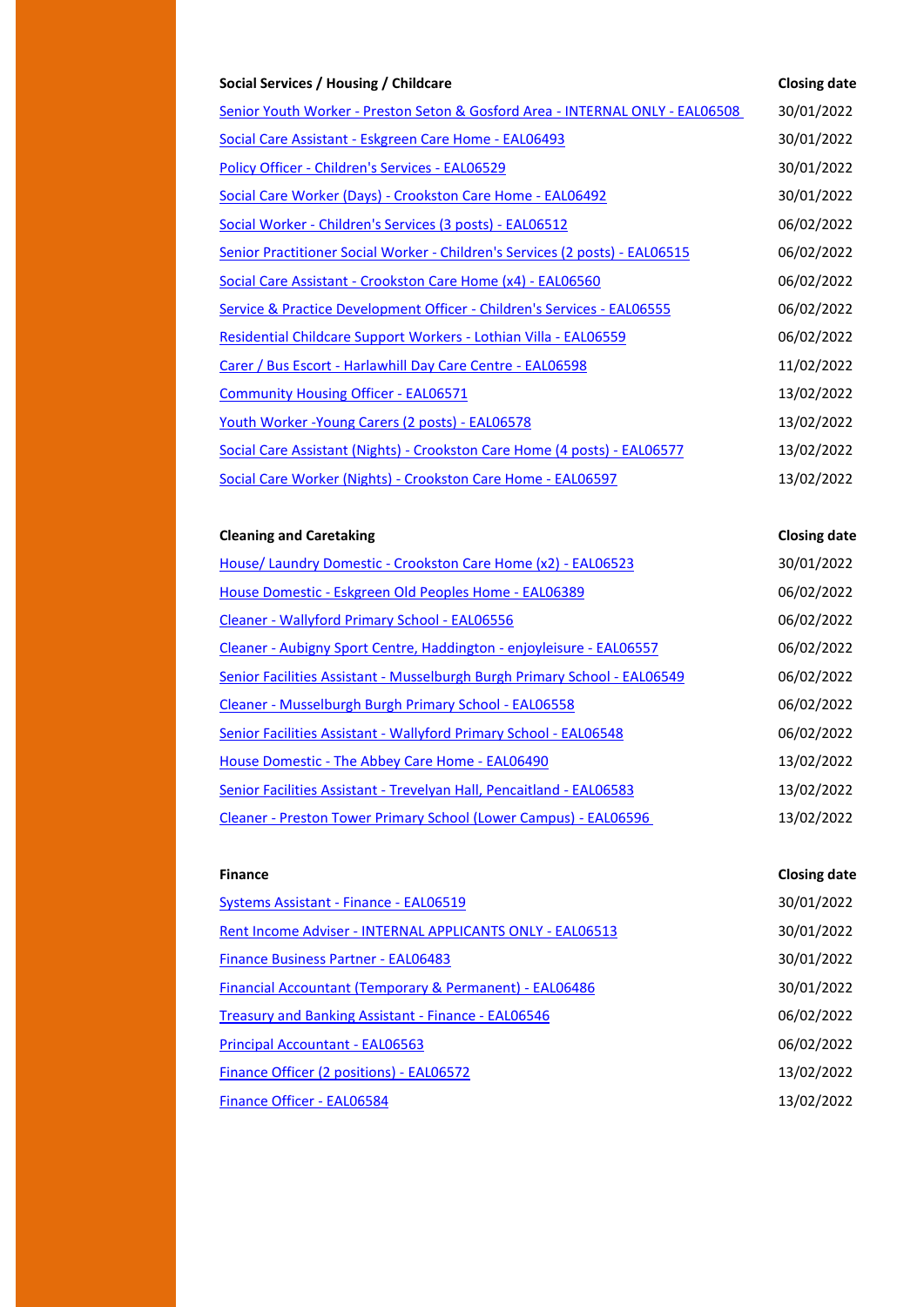| Administration / Clerical / Secretarial                                      | <b>Closing date</b> |
|------------------------------------------------------------------------------|---------------------|
| Information and Service Support Officer - Children's Services - EAL06528     | 30/01/2022          |
| Senior Business Support Assistant - Law Primary School - EAL06534            | 06/02/2022          |
| <b>Business Support Administrator - Longniddry Primary School - EAL06543</b> | 06/02/2022          |
| <b>Recruitment Assistant - Human Resources - EAL06593</b>                    | 13/02/2022          |
| Business Support Assistant - Pinkie St. Peters Primary School - EAL06585     | 13/02/2022          |
|                                                                              |                     |

## **Sport / Culture / Library Closing date**

| Service Manager - enjoyleisure - Loch Centre - EAL06434              | 30/01/2022 |
|----------------------------------------------------------------------|------------|
| Leisure Assistant - enjoyleisure - Various locations - EAL06525      | 30/01/2022 |
| Active Schools Co-Ordinator (Identified Young People) - EAL06561     | 06/02/2022 |
| Senior Customer Service Assistant - North Berwick Library - EAL06531 | 06/02/2022 |

## **Hospitality / Catering / Tourism Closing date**

| Café Manager - Dunbar Leisure Pool & North Berwick Sports Centre - EAL06280 | 30/01/2022 |
|-----------------------------------------------------------------------------|------------|
| Cafe Assistants - enjoyleisure - various locations - EAL06524               | 30/01/2022 |
| Catering Assistant - North Berwick High School - EAL06514                   | 30/01/2022 |
| Assistant Cook - Eskgreen Old Peoples Home - EAL06532                       | 06/02/2022 |

## **Property / Land Closing date**

[Planning Obligations Officer -](https://www.myjobscotland.gov.uk/councils/east-lothian-council/jobs/planning-obligations-officer-254372) EAL06527 30/01/2022

| <b>Graduate</b>                                 | <b>Closing date</b> |
|-------------------------------------------------|---------------------|
| Graduate Intern - Corporate Finance - EAL06517  | 30/01/2022          |
| Graduate Intern (x2) - Procurement - EAL06461   | 30/01/2022          |
| Graduate Intern - Housing Strategy - EAL06594   | 13/02/2022          |
| Graduate Intern - Data and Analytics - EAL06569 | 13/02/2022          |

| <b>Modern Apprenticeship / Trainee</b>                                     | <b>Closing date</b> |
|----------------------------------------------------------------------------|---------------------|
| Modern Apprentice - Business Administration (Adult Social Work) - EAL06511 | 30/01/2022          |
| <b>Modern Apprentice - Waste Services - EAL06579</b>                       | 13/02/2022          |
| Modern Apprentice - Corporate Finance - EAL06568                           | 13/02/2022          |

| Roads / Transport                                                   | <b>Closing date</b> |
|---------------------------------------------------------------------|---------------------|
| Team Manager – Structures, Flooding and Street Lighting - EAL06481  | 06/02/2022          |
| Day Centre Afternoon Driver - Harlawhill Day Care Centre - EAL06599 | 11/02/2022          |
| School Crossing Patrol Guide - Dunbar - 2 posts - EAL06314          | 13/02/2022          |